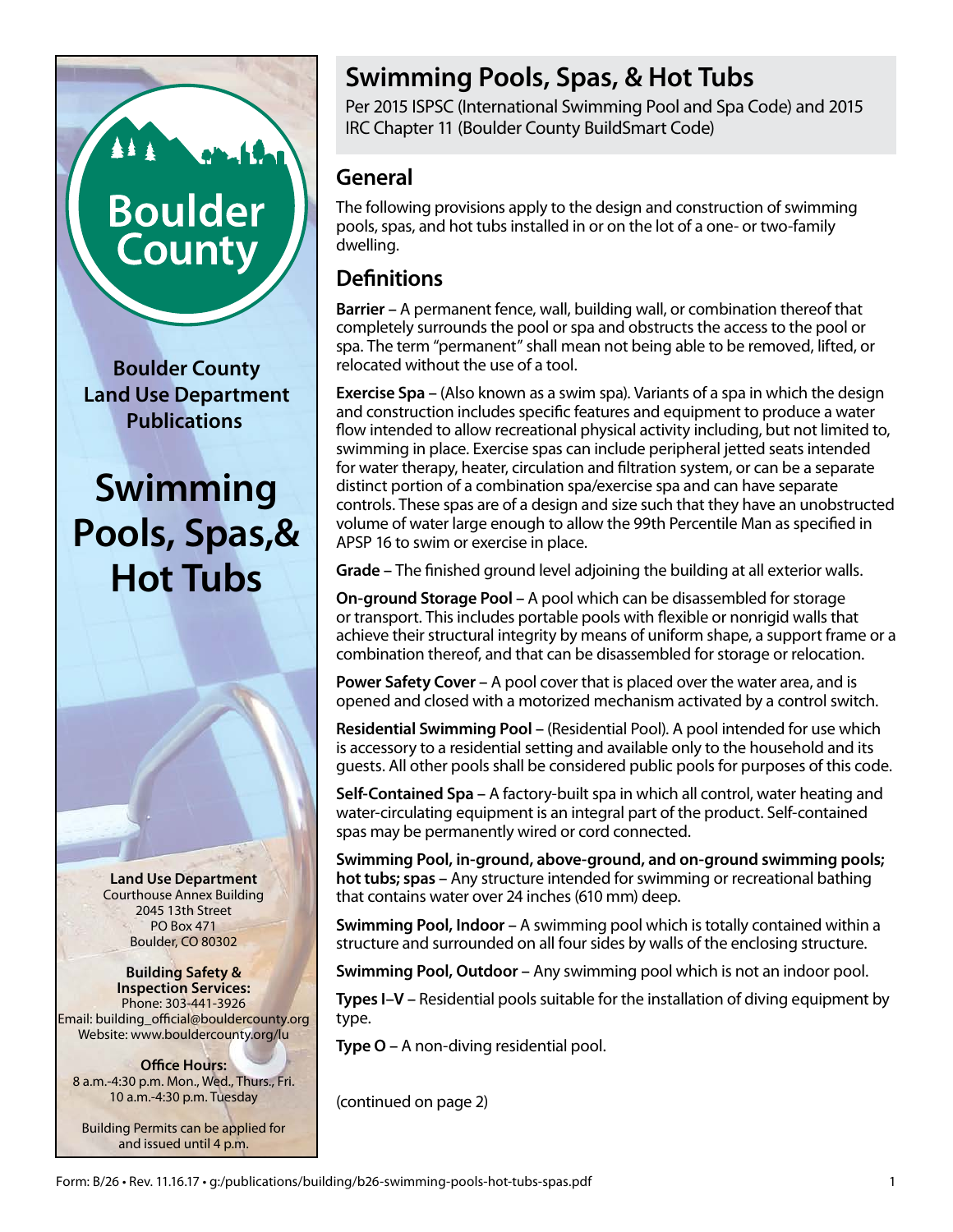# **Swimming Pool Design & Construction**

Swimming pools, spas, and hot tubs shall be designed and constructed in conformance with the following codes & standards:

- $\Box$  In-ground pools APSP/ICC-4.
- $\Box$  Above-ground and on-ground pools ANSI/APSP/ICC-4.
- $\Box$  Permanently installed spas and hot tubs -ANSI/APSP-3.
- $\Box$  Portable spas and hot tubs ANSI/APSP/ICC-6. Listed and labeled in compliance with UL 1563 or CSA C22.2 No.218.1
- $\Box$  Entrapment protection ANSI/APSP7/ICC-7.
- □ 2015 IRC Chapter 11 (Boulder County BuildSmart Code).

\*N1103.10 Pool Energy Consumption

\*N1103.13 Spas

### **Barrier Requirements – Outdoor Swimming Pool or Spa**

#### **Section 305 – Barrier Requirements**

**305.1 General.** The provisions of this section shall apply to the design of barriers for pools and spas. These design controls are intended to provide protection against the potential drowning and near drowning by restricting access to such pools or spas. These requirements provide an integrated level of protection against potential drowning through the use of physical barriers and warning devices.

#### **Exceptions:**

1. Spas and hot tubs with a lockable safety cover that complies with ASTM F 1346.

2. Swimming pools with a powered safety cover that complies with ASTM F 1346.

**305.2 Outdoor swimming pools and spas.** Outdoor pools and spas and indoor swimming pools shall be surrounded by a barrier that complies with Sections 305.2.1 through 305.7.

**305.2.1 Barrier height and clearances.** Barrier heights and clearances shall be in accordance with all of the following:

1. The top of the barrier shall be not less than 48 inches (1219 mm) above grade where measured on the side of the barrier that faces away from the pool or spa. Such height shall exist around the entire perimeter of the barrier and for a distance of 3 feet (914 mm) measured horizontally from the outside of the required barrier.

2. The vertical clearance between grade and the bottom of the barrier shall not exceed 2 inches (51 mm) for grade surfaces that are not solid, such as grass or gravel, where measured on the side of the barrier that faces away from the pool or spa.

3. The vertical clearance between a surface below the barrier to a solid surface, such as concrete, and the bottom of the required barrier shall not exceed 4 inches (102 mm) where measured on the side of the required barrier that faces away from the pool or spa.

4. Where the top of the pool or spa structure is above grade, the barrier shall be installed on grade or shall be mounted on top of the pool or spa structure. Where the barrier is mounted on the top of the pool or spa, the vertical clearance between the top of the pool or spa and the bottom of the barrier shall not exceed 4 inches (102 mm).

**305.2.2 Openings.** Openings in the barrier shall not allow passage of a 4-inch-diameter (102 mm) sphere.

**305.2.3 Solid barrier surfaces.** Solid barriers that do not have openings shall not contain indentations or protrusions that form handholds and footholds, except for normal construction tolerances and tooled masonry joints.

**305.2.4 Mesh fence as a barrier.** Mesh fences, other than chain link fences in accordance with Section 305.2.7, shall be installed in accordance with the manufacturer's instructions and shall comply with the following:

1. The bottom of the mesh fence shall be not more than 1 inch (25 mm) above the deck or installed surface or grade.

2. The maximum vertical clearance from the bottom of the mesh fence and the solid surface shall not permit the fence to be lifted more than 4 inches (102 mm) from grade or decking.

3. The fence shall be designed and constructed so that it does not allow passage of a 4-inch (102 mm) sphere under any mesh panel. The maximum vertical clearance from the bottom of the mesh fence and the solid surface shall not be more than 4 inches (102 mm) from grade or decking.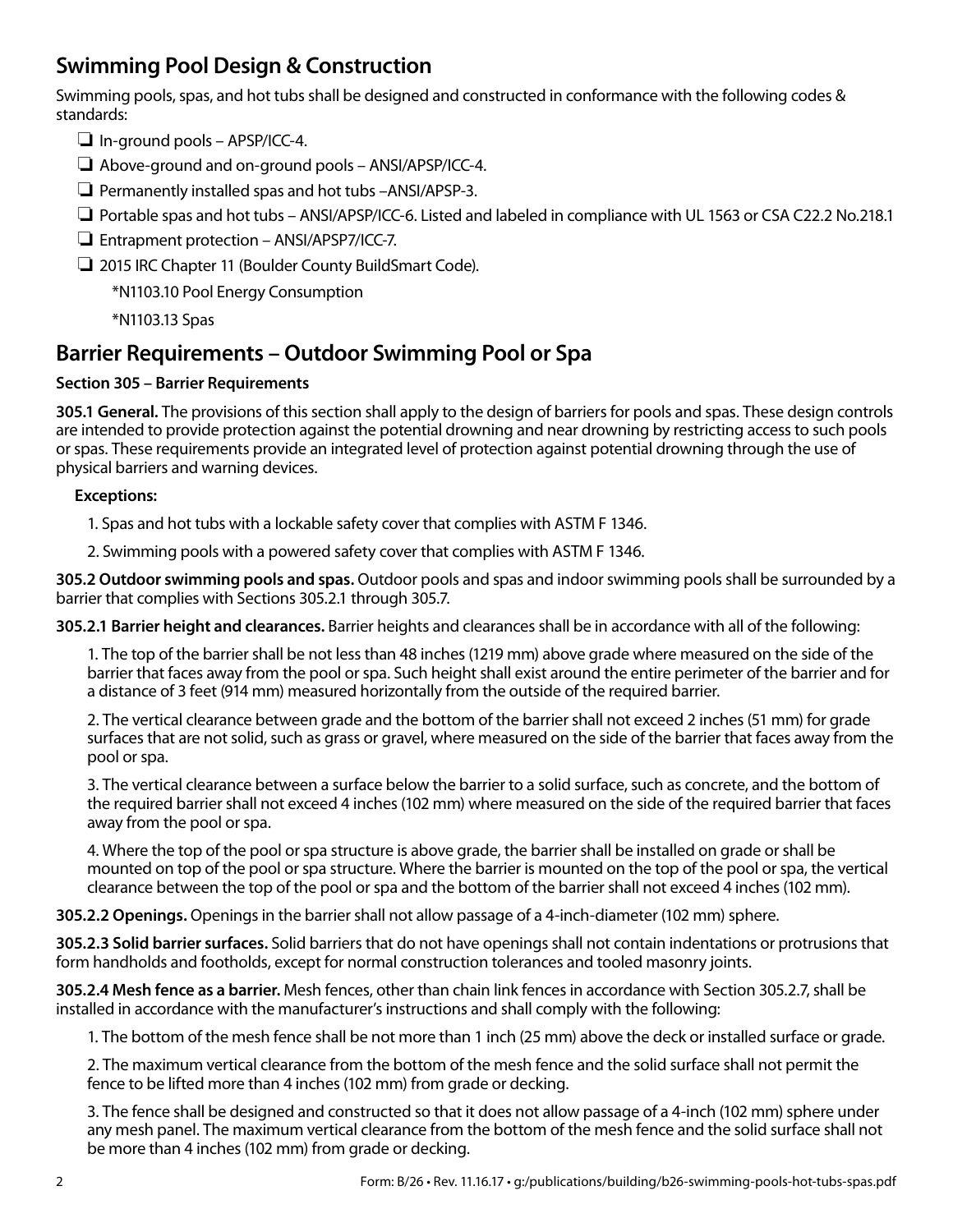4. An attachment device shall attach each barrier section at a height not lower than 45 inches (1143 mm) above grade. Common attachment devices include, but are not limited to, devices that provide the security equal to or greater than that of a hook-and-eyetype latch incorporating a spring-actuated retaining lever such as a safety gate hook.

5. Where a hinged gate is used with a mesh fence, the gate shall comply with Section 305.3.

6. Patio deck sleeves such as vertical post receptacles that are placed inside the patio surface shall be of a nonconductive material.

7. Mesh fences shall not be installed on top of on-ground residential pools.

**305.2.5 Closely spaced horizontal members.** Where the barrier is composed of horizontal and vertical members and the distance between the tops of the horizontal members is less than 45 inches (1143 mm), the horizontal members shall be located on the pool or spa side of the fence. Spacing between vertical members shall not exceed 13/4 inches (44 mm) in width. Where there are decorative cutouts within vertical members, spacing within the cutouts shall not exceed 13/4 inches (44 mm) in width.

**305.2.6 Widely spaced horizontal members.** Where the barrier is composed of horizontal and vertical members and the distance between the tops of the horizontal members is 45 inches (1143 mm) or more, spacing between vertical members shall not exceed 4 inches (102 mm). Where there are decorative cutouts within vertical members, the interior width of the cutouts shall not exceed 13/4 inches (44 mm).

**305.2.7 Chain link dimensions.** The maximum opening formed by a chain link fence shall be not more than 13/4 inches (44 mm). Where the fence is provided with slats fastened at the top and bottom which reduce the openings, such openings shall be not more than 13/4 inches (44 mm).

**305.2.8 Diagonal members.** Where the barrier is composed of diagonal members, the maximum opening formed by the diagonal members shall be not more than 13/4 inches (44 mm). The angle of diagonal members shall be not greater than 45 degrees (0.79 rad) from vertical.

**305.2.9 Clear zone.** There shall be a clear zone of not less than 36 inches (914 mm) between the exterior of the barrier and any permanent structures or equipment such as pumps, filters and heaters that can be used to climb the barrier.

**305.2.10 Poolside barrier setbacks.** The pool or spa side of the required barrier shall be not less than 20 inches (508 mm) from the water's edge.

**305.3 Gates.** Access gates shall comply with the requirements of Sections 305.3.1 through 305.3.3 and shall be equipped to accommodate a locking device. Pedestrian access gates shall open outward away from the pool or spa, shall be selfclosing and shall have a self-latching device.

**305.3.1 Utility or service gates.** Gates not intended for pedestrian use, such as utility or service gates, shall remain locked when not in use.

**305.3.2 Double or multiple gates.** Double gates or multiple gates shall have at least one leaf secured in place and the adjacent leaf shall be secured with a self-latching device. The gate and barrier shall not have openings larger than 1/2 inch (12.7 mm) within 18 inches (457 mm) of the latch release mechanism. The self-latching device shall comply with the requirements of Section 305.3.3.

**305.3.3 Latches.** Where the release mechanism of the self-latching device is located less than 54 inches (1372 mm) from grade, the release mechanism shall be located on the pool or spa side of the gate not less than 3 inches (76 mm) below the top of the gate, and the gate and barrier shall not have openings greater than 1/2 inch (12.7 mm) within 18 inches (457 mm) of the release mechanism.

**305.4 Structure wall as a barrier.** Where a wall of a dwelling or structure serves as part of the barrier and where doors or windows provide direct access to the pool or spa through that wall, one of the following shall be required:

1. Operable windows having a sill height of less than 48 inches (1219 mm) above the indoor finished floor and doors shall have an alarm that produces an audible warning when the window, door or their screens are opened. The alarm shall be listed and labeled as a water hazard entrance alarm in accordance with UL 2017. In dwellings or structures not required to be Accessible units, Type A units or Type B units, the operable parts of the alarm deactivation switches shall be located 54 inches (1372 mm) or more above the finished floor. In dwellings or structures required to be Accessible units, Type A units or Type B units, the operable parts of the alarm deactivation switches shall be located not greater than 54 inches (1372 mm) and not less than 48 inches (1219 mm) above the finished floor.

2. A safety cover that is listed and labeled in accordance with ASTM F 1346 is installed for the pools and spas.

(continued on page 4)